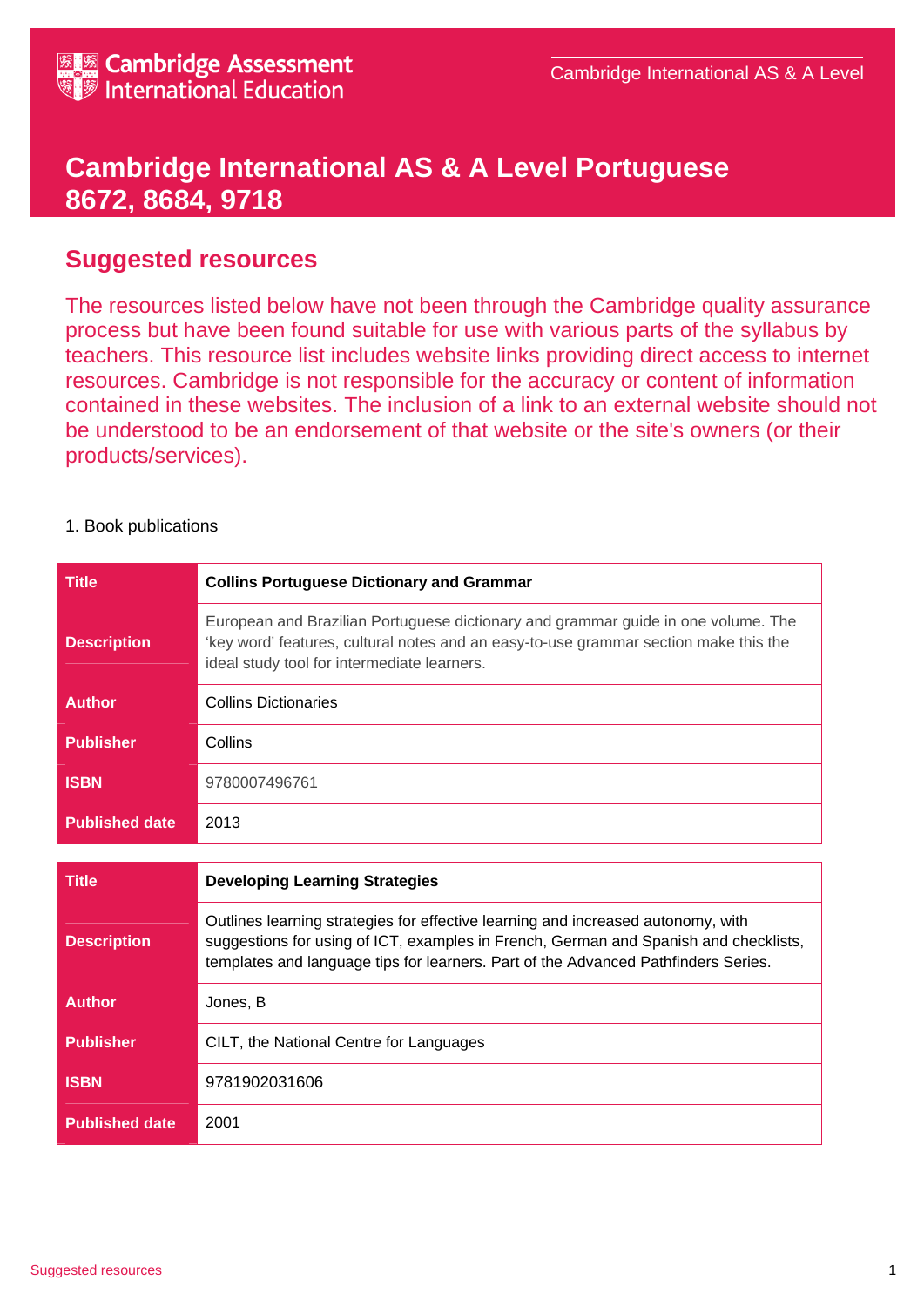| Title                 | <b>Advancing Oral Skills (Advanced Pathfinder)</b>                                                                                                                                                                                                                                                                                                                                                                        |
|-----------------------|---------------------------------------------------------------------------------------------------------------------------------------------------------------------------------------------------------------------------------------------------------------------------------------------------------------------------------------------------------------------------------------------------------------------------|
| <b>Description</b>    | This book deals with how to develop confident speakers. Advanced study demands near<br>fluency and implies a whole repertoire of different oral skills, from giving presentations to<br>interpreting, from agreeing to contradicting. "Advancing oral skills" presents practical<br>ideas for activities and approaches and provides useful pointers for AS and A level<br>examinations. Student checklists are provided. |
| <b>Author</b>         | McLachlan, A                                                                                                                                                                                                                                                                                                                                                                                                              |
| <b>Publisher</b>      | CILT, the National Centre for Languages                                                                                                                                                                                                                                                                                                                                                                                   |
| <b>ISBN</b>           | 9781902031750                                                                                                                                                                                                                                                                                                                                                                                                             |
| <b>Published date</b> | 2001                                                                                                                                                                                                                                                                                                                                                                                                                      |

| Title                 | <b>Learning Through Listening (Advanced Pathfinder)</b>                                                                                                                                                                                                                                                                                                                                         |
|-----------------------|-------------------------------------------------------------------------------------------------------------------------------------------------------------------------------------------------------------------------------------------------------------------------------------------------------------------------------------------------------------------------------------------------|
| <b>Description</b>    | This book provides practical support and guidance to enable teachers to approach the<br>teaching of foreign language listening at advanced level confidently. Learning through<br>listening will enable both teacher and student to understand more comprehensively the<br>skill and art of listening. It includes a series of case studies and photocopiable resource<br>lists and checklists. |
| <b>Author</b>         | Wright, H                                                                                                                                                                                                                                                                                                                                                                                       |
| <b>Publisher</b>      | CILT, the National Centre for Languages                                                                                                                                                                                                                                                                                                                                                         |
| <b>ISBN</b>           | 9781902031750                                                                                                                                                                                                                                                                                                                                                                                   |
| <b>Published date</b> | 2004                                                                                                                                                                                                                                                                                                                                                                                            |

| Title                 | <b>Learning Through Listening (Advanced Pathfinder)</b>                                                                                                                                                                                                                                                                                                                                         |
|-----------------------|-------------------------------------------------------------------------------------------------------------------------------------------------------------------------------------------------------------------------------------------------------------------------------------------------------------------------------------------------------------------------------------------------|
| <b>Description</b>    | This book provides practical support and guidance to enable teachers to approach the<br>teaching of foreign language listening at advanced level confidently. Learning through<br>listening will enable both teacher and student to understand more comprehensively the<br>skill and art of listening. It includes a series of case studies and photocopiable resource<br>lists and checklists. |
| <b>Author</b>         | Wright, H                                                                                                                                                                                                                                                                                                                                                                                       |
| <b>Publisher</b>      | CILT, the National Centre for Languages                                                                                                                                                                                                                                                                                                                                                         |
| <b>ISBN</b>           | 9781904243366                                                                                                                                                                                                                                                                                                                                                                                   |
| <b>Published date</b> | 2004                                                                                                                                                                                                                                                                                                                                                                                            |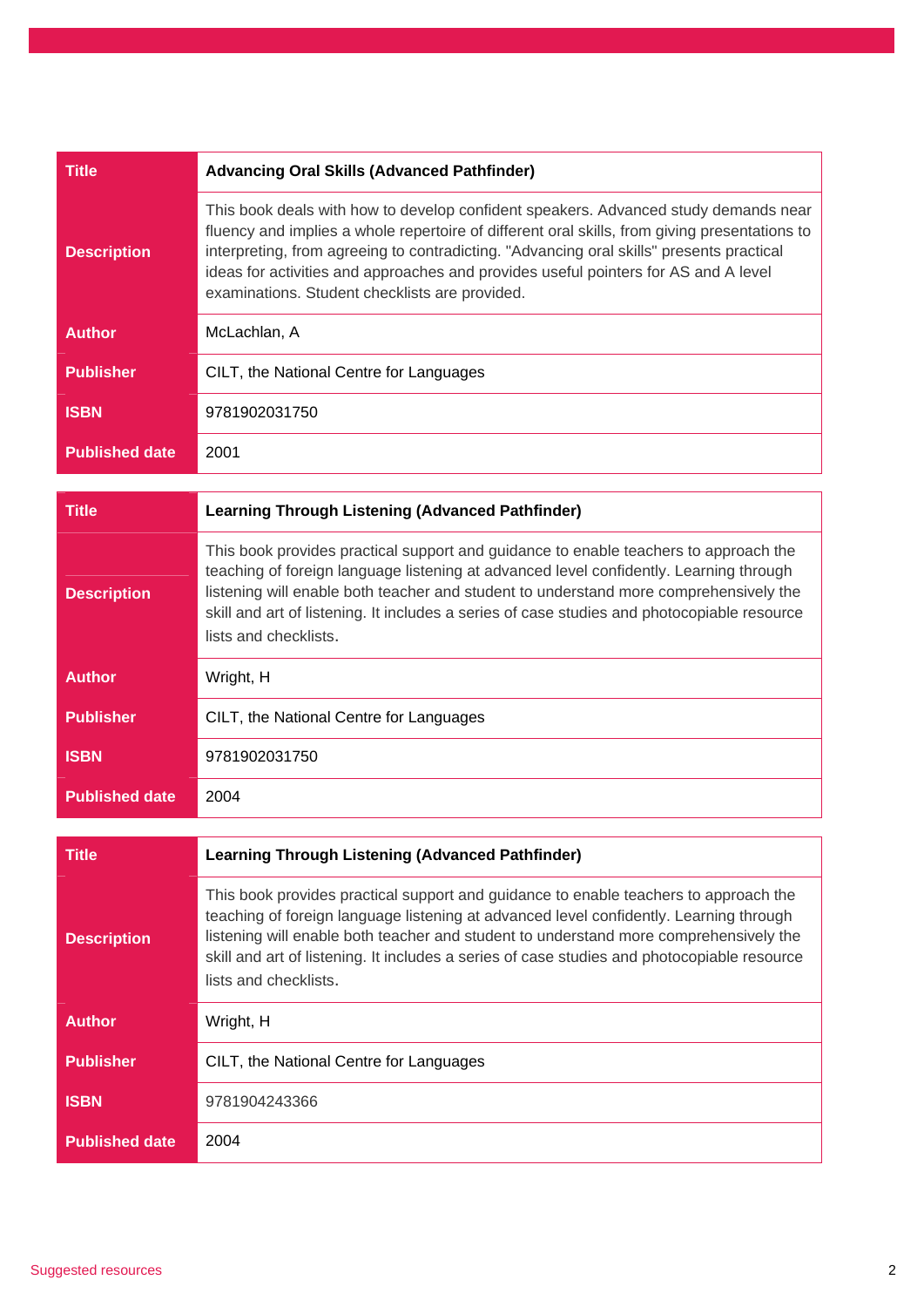| Title                 | <b>Test and Targets (Advanced Pathfinder)</b>                                                                                                                                                                                                                                                                                                                                                                                                                                                                             |
|-----------------------|---------------------------------------------------------------------------------------------------------------------------------------------------------------------------------------------------------------------------------------------------------------------------------------------------------------------------------------------------------------------------------------------------------------------------------------------------------------------------------------------------------------------------|
| <b>Description</b>    | This book explores post-GCSE testing in MFL and the implications for teachers'<br>methods and approaches. How do teachers adapt their skills to the changing demands<br>of examination criteria? How should students be prepared for these tests? The author -<br>an experienced examiner - presents key aspects of the criteria and assessment<br>objectives forming the framework of the new exams. He stimulates discussion and<br>proposes approaches to key issues of current concern to teachers at advanced level. |
| <b>Author</b>         | Neather, T                                                                                                                                                                                                                                                                                                                                                                                                                                                                                                                |
| <b>Publisher</b>      | CILT, the National Centre for Languages                                                                                                                                                                                                                                                                                                                                                                                                                                                                                   |
| <b>ISBN</b>           | 9781902031767                                                                                                                                                                                                                                                                                                                                                                                                                                                                                                             |
| <b>Published date</b> | 2001                                                                                                                                                                                                                                                                                                                                                                                                                                                                                                                      |

| Title                 | Aiming high. E, Straight A's                                                                                                                                                                                                                                                                                                               |
|-----------------------|--------------------------------------------------------------------------------------------------------------------------------------------------------------------------------------------------------------------------------------------------------------------------------------------------------------------------------------------|
| <b>Description</b>    | Based on contributions made at a CILT conference. Offers reflections on how to achieve<br>better results at AS and A level, what motivates students and how to develop their study<br>skills. It suggests imaginative approaches to engage learners' interest, in order to<br>enhance both the quality of teaching and student's learning. |
| <b>Author</b>         | Shaw. G                                                                                                                                                                                                                                                                                                                                    |
| <b>Publisher</b>      | London: Centre for Information on Language Teaching and Research, 1999                                                                                                                                                                                                                                                                     |
| <b>ISBN</b>           | 9781902031385                                                                                                                                                                                                                                                                                                                              |
| <b>Published date</b> | 2000                                                                                                                                                                                                                                                                                                                                       |

## 2. Online resources

| Title              | <b>ALL (Association for Language Learning)</b>                                                                                                                                             |
|--------------------|--------------------------------------------------------------------------------------------------------------------------------------------------------------------------------------------|
| Website            | www.all-languages.org.uk                                                                                                                                                                   |
| <b>Description</b> | The Association for Language Learning is the UK's major subject association for<br>teachers of foreign languages. They support and respresent teachers of all languages in<br>all sectors. |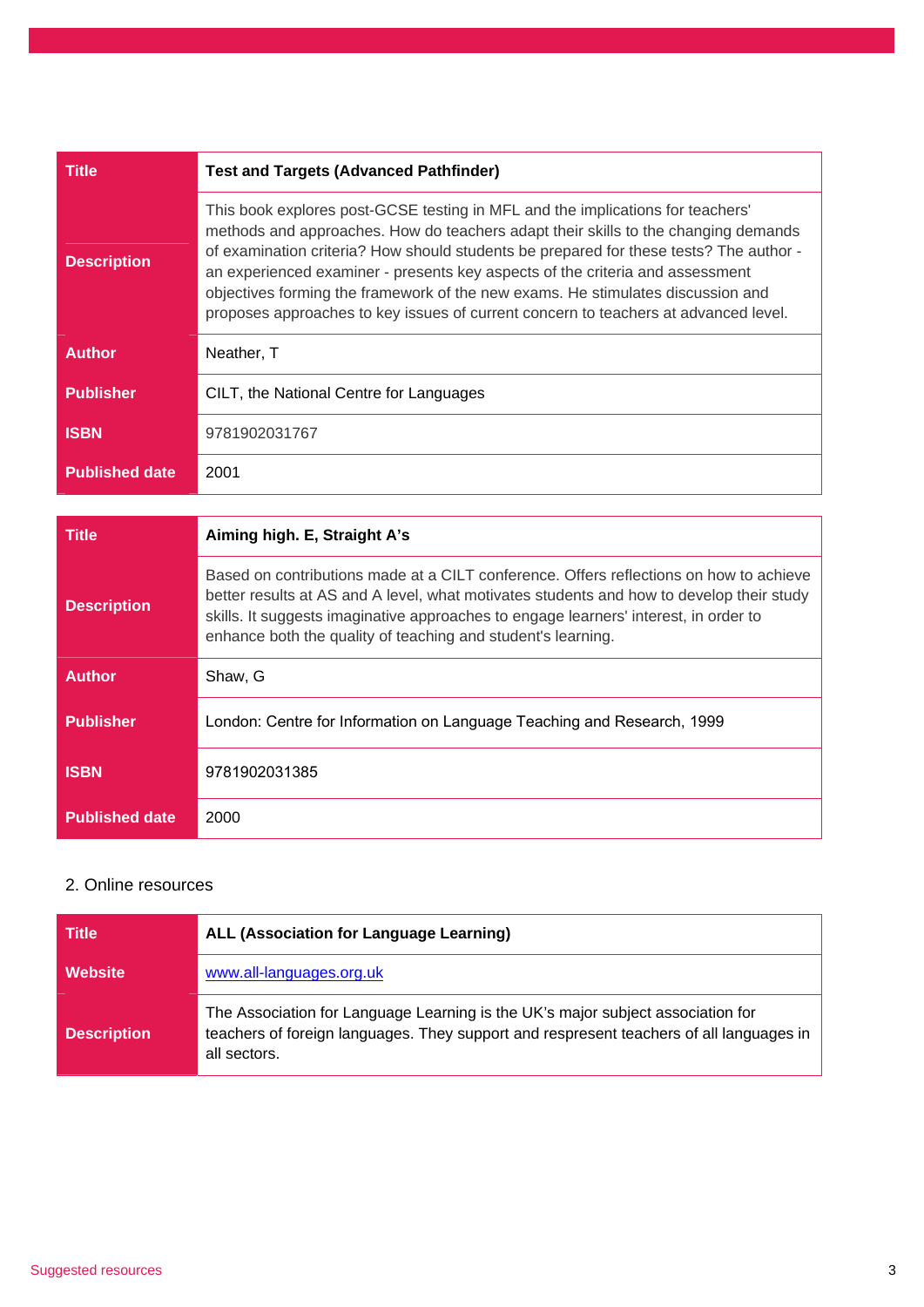| <b>Title</b>       | <b>Association for Language Awareness</b>                                                                                                                                                                                                                                                                                                                                                                                                                                                                                   |
|--------------------|-----------------------------------------------------------------------------------------------------------------------------------------------------------------------------------------------------------------------------------------------------------------------------------------------------------------------------------------------------------------------------------------------------------------------------------------------------------------------------------------------------------------------------|
| <b>Website</b>     | www.languageawareness.org                                                                                                                                                                                                                                                                                                                                                                                                                                                                                                   |
| <b>Description</b> | Aims at supporting and promoting activities across the whole breadth of Language<br>Awareness. These are conducted in different fields of Language Awareness (e.g.<br>mother tongue learning, foreign language learning, teacher education, language use in<br>professional settings), at a variety of levels (e.g. primary, secondary and tertiary<br>education, professional training and practice), and with objectives in a range of domains<br>(e.g. effects on language performance, on attitudes to language, etc.). |
| <b>Title</b>       | <b>BBC</b>                                                                                                                                                                                                                                                                                                                                                                                                                                                                                                                  |
| <b>Website</b>     | www.bbc.co.uk/education                                                                                                                                                                                                                                                                                                                                                                                                                                                                                                     |
| <b>Description</b> | Offers news broadcasts in many languages.                                                                                                                                                                                                                                                                                                                                                                                                                                                                                   |
| <b>Title</b>       | <b>Channel 4 Learning</b>                                                                                                                                                                                                                                                                                                                                                                                                                                                                                                   |
| <b>Website</b>     | www.channel4learning.com                                                                                                                                                                                                                                                                                                                                                                                                                                                                                                    |
| <b>Description</b> | Delivers online education resources, games and activities for primary and secondary<br>schools.                                                                                                                                                                                                                                                                                                                                                                                                                             |
| <b>Title</b>       | CILT (Centre for Information on Language Teaching and Research)                                                                                                                                                                                                                                                                                                                                                                                                                                                             |
| <b>Website</b>     | www.cilt.org.uk                                                                                                                                                                                                                                                                                                                                                                                                                                                                                                             |
|                    |                                                                                                                                                                                                                                                                                                                                                                                                                                                                                                                             |
| <b>Description</b> | Includes information on continuing professional development, training opportunities, and<br>discussion lists, as well as giving an update on current research in language studies.                                                                                                                                                                                                                                                                                                                                          |
| <b>Title</b>       | The European Bookshop                                                                                                                                                                                                                                                                                                                                                                                                                                                                                                       |
| <b>Website</b>     | www.europeanbookshop.com/                                                                                                                                                                                                                                                                                                                                                                                                                                                                                                   |
|                    |                                                                                                                                                                                                                                                                                                                                                                                                                                                                                                                             |
| <b>Description</b> | UK foreign language bookseller                                                                                                                                                                                                                                                                                                                                                                                                                                                                                              |
| <b>Title</b>       | <b>European Schoolbooks Ltd</b>                                                                                                                                                                                                                                                                                                                                                                                                                                                                                             |
| <b>Website</b>     | www.eurobooks.co.uk                                                                                                                                                                                                                                                                                                                                                                                                                                                                                                         |
| <b>Description</b> | UK agents for many foreign publishers                                                                                                                                                                                                                                                                                                                                                                                                                                                                                       |